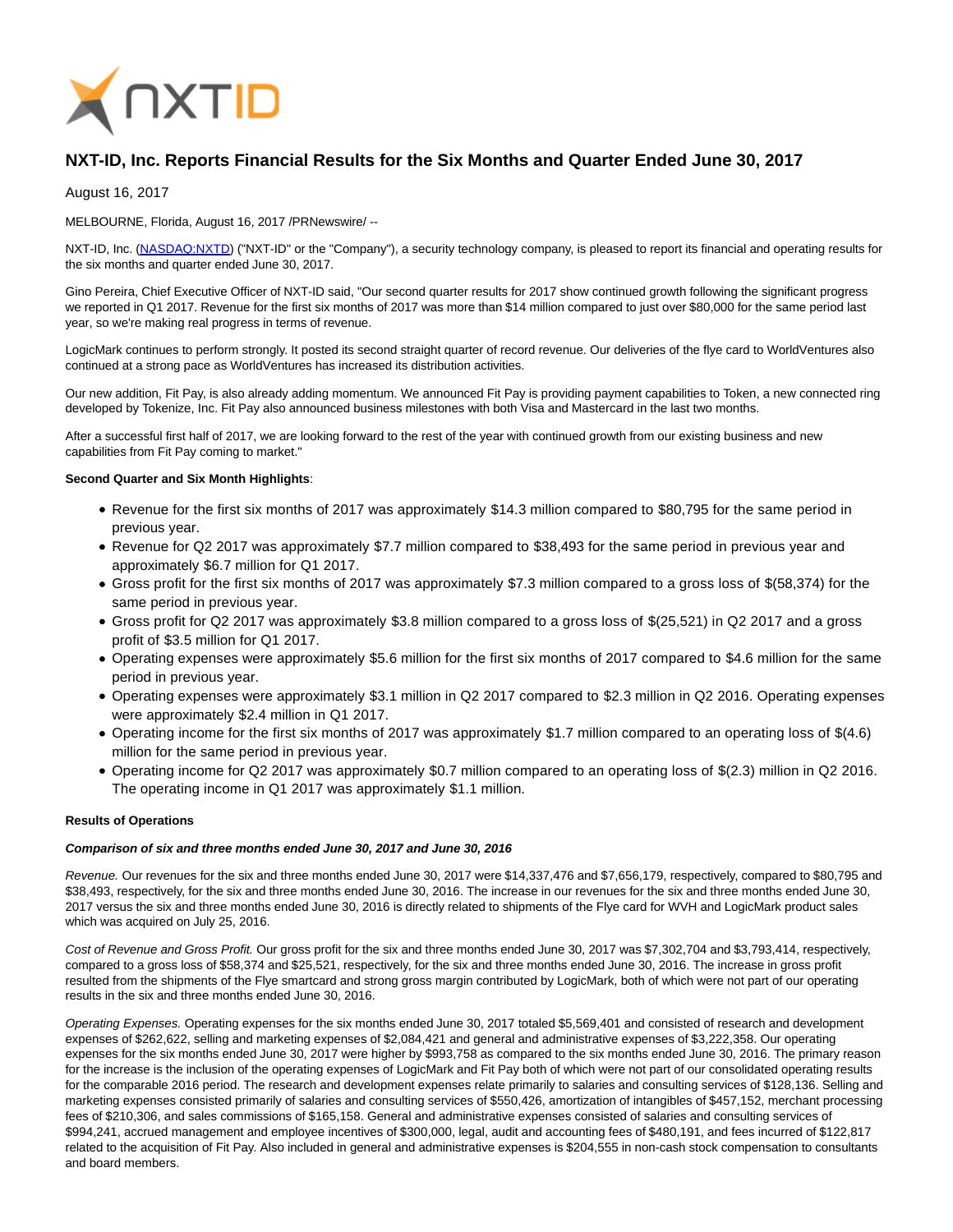Operating expenses for the six months ended June 30, 2016 totaled \$4,575,643 and consisted of research and development expenses of \$744,680, selling and marketing expenses of \$1,117,549 and general and administrative expenses of \$2,713,414. The research and development expenses relate primarily to salaries and consulting services of \$391,276, as well as expenses of \$185,297 related to the design, development and manufacturing of the Wocket® and the product for WVH. Selling and marketing expenses consisted primarily of salaries and consulting services of \$313,269 and advertising and promotional expenses, including trade shows, of \$394,297. General and administrative expenses for the six months ended June 30, 2016 consisted of salaries and consulting services of \$459,193, accrued management and employee incentives of \$300,000, legal, audit and accounting fees of \$820,487 and fees incurred of \$333,518 related to the acquisition of LogicMark. Also included in general and administrative expenses is \$195,272 in non-cash stock compensation to consultants and board members.

Operating expenses for the three months ended June 30, 2017 totaled \$3,127,013 and consisted of research and development expenses of \$177,678, selling and marketing expenses of \$1,087,663 and general and administrative expenses of \$1,861,672. Our operating expenses for the three months ended June 30, 2017 were higher by \$845,800 as compared to the three months ended June 30, 2016. The primary reason for the increase is the inclusion of the operating expenses of LogicMark and Fit Pay both of which were not part of our consolidated operating results for the comparable 2016 period. The research and development expenses relate primarily to salaries and consulting services of \$110,311. Selling and marketing expenses consisted primarily of salaries and consulting services of \$288,259, amortization of intangibles of \$269,307, merchant processing fees of \$102,179, and sales commissions of \$92,927. General and administrative expenses for the three months ended June 30, 2017 consisted of salaries and consulting services of \$542,158, accrued management and employee incentives of \$150,000, legal, audit and accounting fees of \$279,484, and fees incurred of \$122,817 related to the acquisition of Fit Pay. Also included in general and administrative expenses is \$118,415 in non-cash stock compensation to consultants and board members.

Operating expenses for the three months ended June 30, 2016 totaled \$2,281,213 and consisted of research and development expenses of \$383,356, selling and marketing expenses of \$311,031 and general and administrative expenses of \$1,586,826. The research and development expenses relate primarily to salaries and consulting services of \$189,456, as well as expenses of \$114,321 related to the design, development and manufacturing of the Wocket® and the product for WVH. Selling and marketing expenses consisted primarily of salaries and consulting services of \$160,400. General and administrative expenses for the three months ended June 30, 2016 consisted of salaries and consulting services of \$183,740, accrued management and employee incentives of \$150,000, legal, audit and accounting fees of \$482,254 and fees incurred of \$333,518 related to the acquisition of LogicMark. Also included in general and administrative expenses is \$104,672 in non-cash stock compensation to consultants and board members.

Operating Income. The operating income for the six and three months ended June 30, 2017 was \$1,733,303 and \$666,401, respectively, compared with an operating loss of \$4,643,017 and \$2,306,734, respectively, for the six and three months ended June 30, 2016. The significant favorable change in operating income for the six and three months ended June 30, 2017 is attributable to the enhanced gross margin discussed above as well as certain cost containment efforts related to advertising and trade show expenses and professional fees included in operating expenses.

Net Loss. The net loss for the six months ended June 30, 2017, was \$1,929,532. The net loss for the six months ended June 30, 2017 was primarily attributable to the interest expense incurred of \$3,423,012 and an income tax provision of \$186,375 offset in part by operating income of \$1,733,303. The net loss for the three months ended June 30, 2017 was \$1,199,317 and was primarily attributable to an income tax provision of \$93,188 and interest expense of \$1,719,082 both of which were offset in part by operating income of \$666,401. The net loss for the six and three months ended June 30, 2016, was \$7,921,272 and \$2,509,576, respectively, and resulted in part from the operational expenses incurred during the six and three months ended June 30, 2016. In addition, the net loss was attributable to interest expense incurred of \$715,509 and \$202,842, respectively, unfavorable changes in fair value of derivative liabilities of \$2,299,020 and a loss on extinguishment of debt of \$272,749 resulting from the accelerated installment payments made during the six months ended June 30, 2016.

Full financial results and Management's Discussion and Analysis can be found in the Company's Form 10-Q for the quarterly period ended June 30, 2017 filed with the Securities and Exchange Commission ("SEC") on August 14, 2017.

# **About NXT- ID, Inc.**

[NXT-ID, Inc. \(](http://www.nxt-id.com/)NASDAQ: NXTD) provides a comprehensive platform of technology products and services that enable the Internet of Things (IoT). With extensive experience in access control, biometric and behavior-metric identity verification, security and privacy, encryption and data protection, payments, miniaturization and sensor technologies, NXT-ID develops and markets groundbreaking solutions for payment and IoT applications. Its industry-leading technology products and solutions include MobileBio®, a suite of biometric solutions that secure consumers' mobile platforms, the Wocket™ a next-generation smart wallet and the [Flye,](https://www.flye.com/) a digital credit card developed in collaboration with WorldVentures.

NXT-ID includes three mobile and IoT-related subsidiaries[: LogicMark, LLC,](https://www.logicmark.com/) a manufacturer and distributor of non-monitored and monitored personal emergency response systems ("PERS") sold through dealers/distributors and the United States Department of Veterans Affairs[; Fit Pay, Inc., a](http://www.fit-pay.com/) proprietary technology platform that delivers end-to-end solutions to device manufacturers for contactless payment capabilities, credential management, authentication and other secure services within the IoT ecosystem, and [3D-ID LLC,](http://nxt-id.com/products/3did/) which is engaged in biometric identification and authentication. Learn more about NXT-ID at [www.nxt-id.com.](http://www.nxt-id.com/)

Forward-Looking Statements for NXT-ID: This press release contains forward-looking statements within the meaning of the Private Securities Litigation Reform Act of 1995. Forward-looking statements reflect management's current expectations, as of the date of this press release, and involve certain risks and uncertainties. Forward-looking statements include statements herein with respect to the successful execution of the Company's business strategy. The Company's actual results could differ materially from those anticipated in these forward-looking statements as a result of various factors. Such risks and uncertainties include, among other things, our ability to establish and maintain the proprietary nature of our technology through the patent process, as well as our ability to possibly license from others patents and patent applications necessary to develop products; the availability of financing; the Company's ability to implement its long range business plan for various applications of its technology; the Company's ability to enter into agreements with any necessary marketing and/or distribution partners; the impact of competition, the obtaining and maintenance of any necessary regulatory clearances applicable to applications of the Company's technology; and management of growth and other risks and uncertainties that may be detailed from time to time in the Company's reports filed with the Securities and Exchange Commission.

NXT-ID Inc. Contact: Corporate info: [info@nxt-id.com](mailto:info@nxt-id.com)